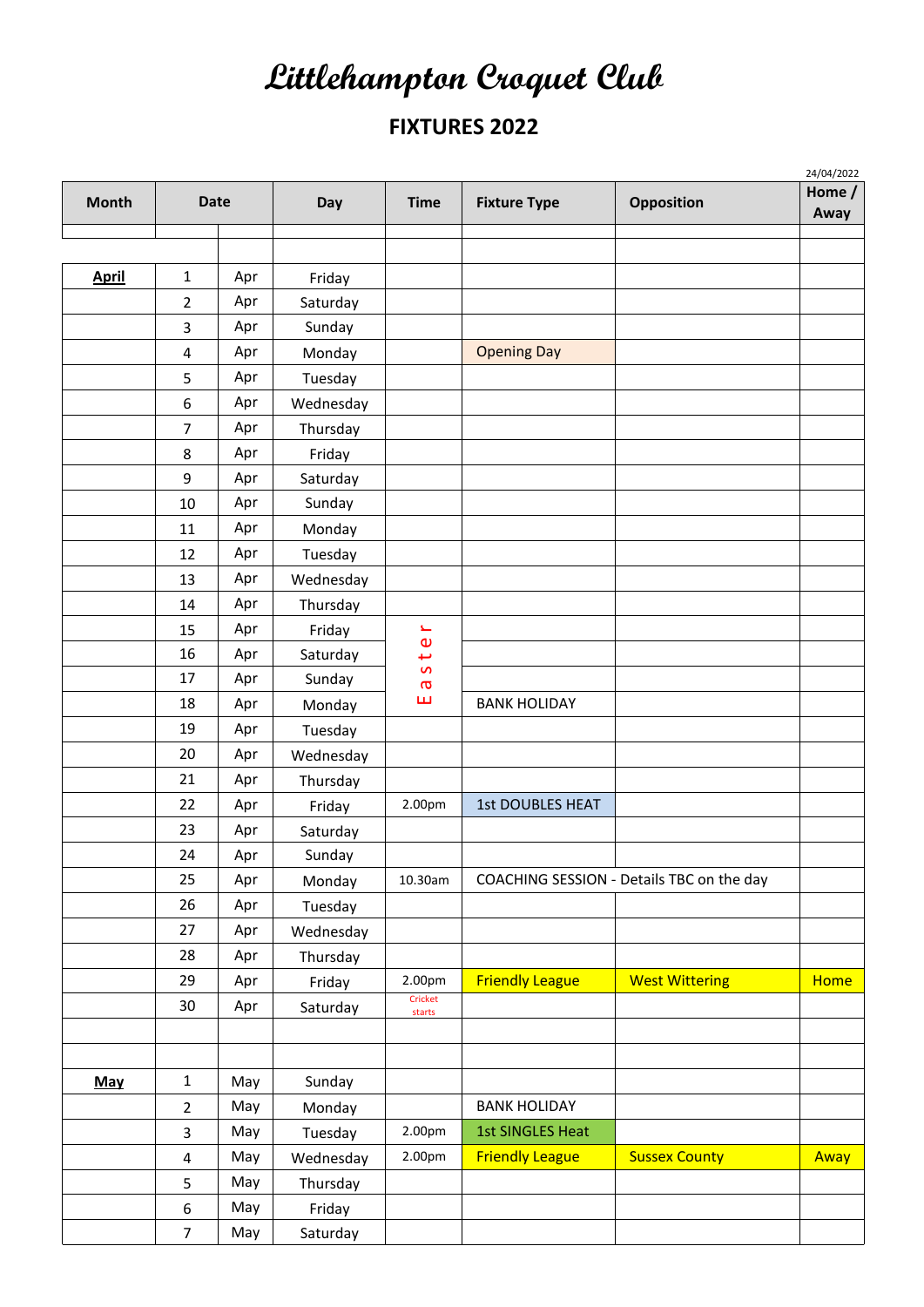|             |                |             |           |             |                                |                         | 24/04/2022     |  |
|-------------|----------------|-------------|-----------|-------------|--------------------------------|-------------------------|----------------|--|
| Month       |                | <b>Date</b> | Day       | <b>Time</b> | <b>Fixture Type</b>            | Opposition              | Home /<br>Away |  |
|             | 8              | May         | Sunday    |             |                                |                         |                |  |
|             | 9              | May         | Monday    |             |                                |                         |                |  |
|             | 10             | May         | Tuesday   |             |                                |                         |                |  |
|             | 11             | May         | Wednesday |             |                                |                         |                |  |
|             | 12             | May         | Thursday  |             |                                |                         |                |  |
|             | 13             | May         | Friday    | 2.00pm      | <b>Handicap League</b>         | Chichester & Fishbourne | Home           |  |
|             | 14             | May         | Saturday  |             |                                |                         |                |  |
|             | 15             | May         | Sunday    |             |                                |                         |                |  |
|             | 16             | May         | Monday    |             |                                |                         |                |  |
|             | 17             | May         | Tuesday   |             | Taster day for Billy Blanchard |                         |                |  |
|             | 18             | May         | Wednesday |             |                                |                         |                |  |
|             | 19             | May         | Thursday  | 2.00pm      | <b>Friendly League</b>         | <b>Preston Manor</b>    | Away           |  |
|             | 20             | May         | Friday    |             |                                |                         |                |  |
|             | 21             | May         | Saturday  |             |                                |                         |                |  |
|             | 22             | May         | Sunday    |             |                                |                         |                |  |
|             | 23             | May         | Monday    |             |                                |                         |                |  |
|             | 24             | May         | Tuesday   | 10.30am     | 2nd SINGLES HEAT               |                         |                |  |
|             | 25             | May         | Wednesday |             |                                |                         |                |  |
|             | 26             | May         | Thursday  |             |                                |                         |                |  |
|             |                |             |           | 10.30am     | 2nd DOUBLES HEAT               |                         |                |  |
|             | 27             | May         | Friday    | 2.00pm      | Handicap league                | <b>Sussex county</b>    | Away           |  |
|             | 28             | May         | Saturday  |             |                                |                         |                |  |
|             | 29             | May         | Sunday    |             | <b>TEAMS DAY</b>               |                         |                |  |
|             | 30             | May         | Monday    |             |                                |                         |                |  |
|             | 31             | May         | Tuesday   | 2.00pm      | <b>Friendly League</b>         | Lodsworth               | Away           |  |
|             |                |             |           |             |                                |                         |                |  |
|             |                |             |           |             |                                |                         |                |  |
| <b>June</b> | $\mathbf{1}$   | Jun         | Wednesday |             |                                |                         |                |  |
|             | $\overline{2}$ | Jun         | Thursday  |             | <b>BANK HOLIDAY</b>            | Croquet all day         |                |  |
|             | 3              | Jun         | Friday    | Cricket 1pm | <b>BANK HOLIDAY</b>            | Croquet am only         |                |  |
|             | 4              | Jun         | Saturday  |             |                                |                         |                |  |
|             | 5              | Jun         | Sunday    |             |                                |                         |                |  |
|             | 6              | Jun         | Monday    |             |                                |                         |                |  |
|             | $\overline{7}$ | Jun         | Tuesday   | 2.00pm      | <b>Friendly League</b>         | <b>West Chiltington</b> | Away           |  |
|             | 8              | Jun         | Wednesday |             |                                |                         |                |  |
|             | 9              | Jun         | Thursday  |             |                                |                         |                |  |
|             | $10\,$         | Jun         | Friday    |             |                                |                         |                |  |
|             | 11             | Jun         | Saturday  |             | <b>SOUTHERN</b>                |                         |                |  |
|             | 12             | Jun         | Sunday    |             | <b>CHALLENGE</b>               |                         |                |  |
|             | 13             | Jun         | Monday    |             |                                |                         |                |  |
|             | 14             | Jun         | Tuesday   | 2.00pm      | 3rd DOUBLES HEAT               |                         |                |  |
|             | 15             | Jun         | Wednesday | 2.00pm      | <b>Friendly League</b>         | Rottingdean             | Away           |  |
|             | 16             | Jun         | Thursday  |             |                                |                         |                |  |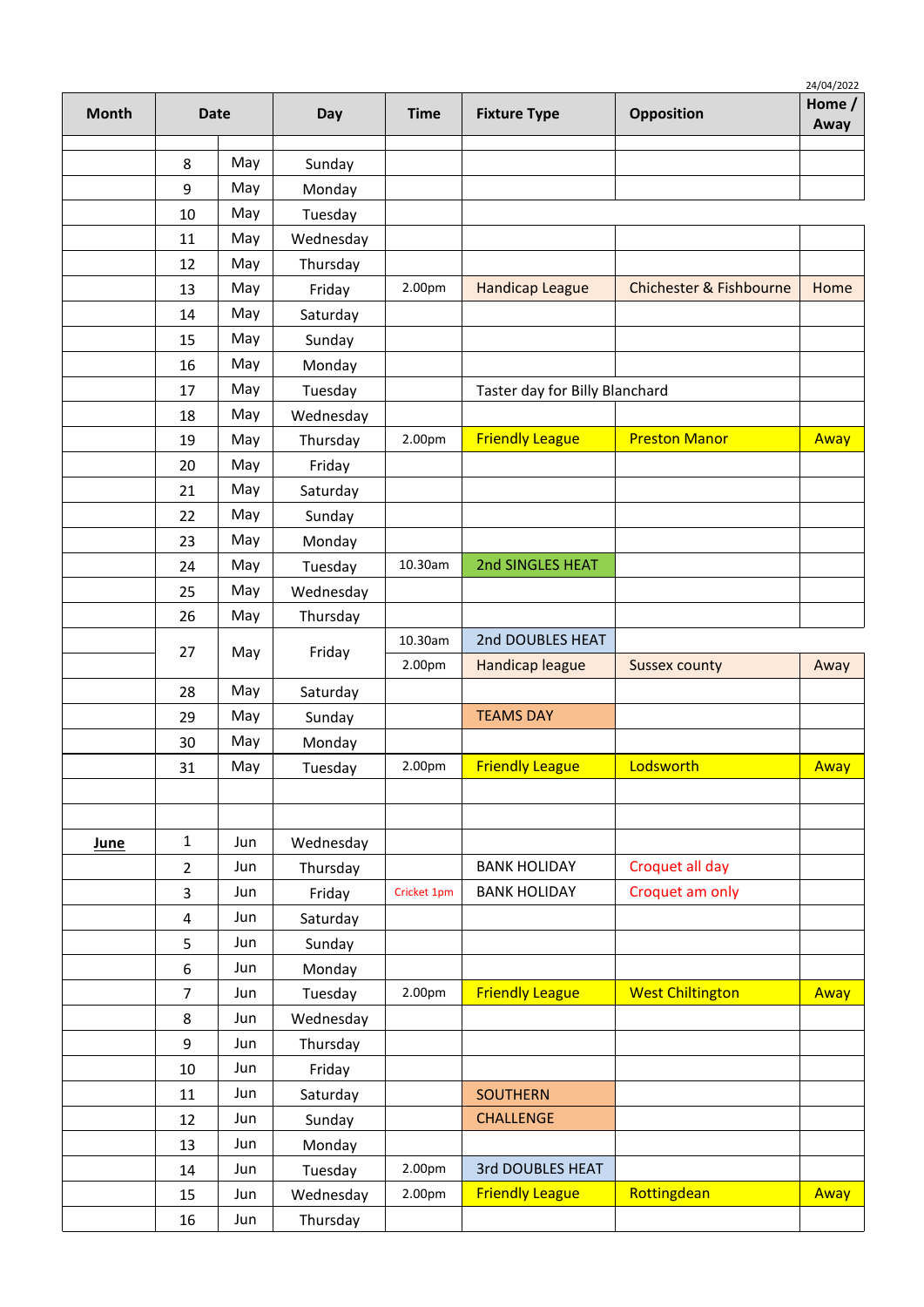|             |                |     |           |             |                                   |                      | 24/04/2022<br>Home / |
|-------------|----------------|-----|-----------|-------------|-----------------------------------|----------------------|----------------------|
| Month       | <b>Date</b>    |     | Day       | <b>Time</b> | <b>Fixture Type</b>               | Opposition           | Away                 |
|             | 17             | Jun | Friday    | 2.00pm      | <b>Friendly League</b>            | <b>West Worthing</b> | Away                 |
|             | 18             | Jun | Saturday  |             |                                   |                      |                      |
|             | 19             | Jun | Sunday    |             |                                   |                      |                      |
|             | 20             | Jun | Monday    |             |                                   |                      |                      |
|             | 21             | Jun | Tuesday   | 11.00am     | <b>Friendly League</b>            | Ryde                 | <b>Home</b>          |
|             | 22             | Jun | Wednesday |             |                                   |                      |                      |
|             | 23             | Jun | Thursday  |             |                                   |                      |                      |
|             | 24             | Jun | Friday    | 2.00pm      | <b>Friendly League</b>            | <b>Dogmersfield</b>  | <b>Home</b>          |
|             | 25             | Jun | Saturday  |             |                                   |                      |                      |
|             | 26             | Jun | Sunday    |             |                                   |                      |                      |
|             | 27             | Jun | Monday    |             |                                   |                      |                      |
|             | 28             | Jun | Tuesday   | 2.00pm      | <b>Friendly League</b>            | <b>Preston Manor</b> | <b>Home</b>          |
|             | 29             | Jun | Wednesday |             |                                   |                      |                      |
|             | 30             | Jun | Thursday  |             |                                   |                      |                      |
|             |                |     |           |             |                                   |                      |                      |
|             |                |     |           |             |                                   |                      |                      |
| <b>July</b> | $\mathbf{1}$   | Jul | Friday    | 2.00pm      | <b>3rd SINGLES HEAT</b>           |                      |                      |
|             | $\overline{2}$ | Jul | Saturday  |             |                                   |                      |                      |
|             | 3              | Jul | Sunday    |             |                                   |                      |                      |
|             | 4              | Jul | Monday    |             |                                   |                      |                      |
|             | 5              | Jul | Tuesday   | 2.00pm      | <b>Friendly League</b>            | <b>Sussex County</b> | <b>Home</b>          |
|             | 6              | Jul | Wednesday |             |                                   |                      |                      |
|             | 7              | Jul | Thursday  |             |                                   |                      |                      |
|             | 8              | Jul | Friday    |             | <b>LADIES DAY</b>                 |                      |                      |
|             | 9              | Jul | Saturday  |             |                                   |                      |                      |
|             | 10             | Jul | Sunday    | No cricket  | Social/coaching/bbq - details TBC |                      |                      |
|             | 11             | Jul | Monday    |             |                                   |                      |                      |
|             | 12             | Jul | Tuesday   | 2.00pm      | <b>Friendly League</b>            | <b>Worthing</b>      | <b>Home</b>          |
|             | 13             | Jul | Wednesday | Cricket 1pm |                                   |                      |                      |
|             | 14             | Jul | Thursday  | 2.00pm      | <b>Friendly League</b>            | <b>Rother Valley</b> | Away                 |
|             | 15             | Jul | Friday    | 10.30am     | <b>4th SINGLES HEAT</b>           |                      |                      |
|             | 16             | Jul | Saturday  |             |                                   |                      |                      |
|             | 17             | Jul | Sunday    |             |                                   |                      |                      |
|             | 18             | Jul | Monday    | 2.00pm      | <b>Friendly League</b>            | Crawley              | Away                 |
|             | 19             | Jul | Tuesday   | 10.30am     | 4th DOUBLES HEAT                  |                      |                      |
|             | 20             | Jul | Wednesday |             | <b>Friendly League</b>            | Rottingdean          | Away                 |
|             | 21             | Jul | Thursday  |             |                                   |                      |                      |
|             | 22             | Jul | Friday    |             |                                   |                      |                      |
|             | 23             | Jul | Saturday  |             |                                   |                      |                      |
|             | 24             | Jul | Sunday    |             | <b>CENTENARY CUP</b>              |                      |                      |
|             | 25             | Jul | Monday    |             |                                   |                      |                      |
|             | 26             | Jul | Tuesday   | 2.00pm      | <b>Friendly League</b>            | Rottingdean          | <b>Home</b>          |
|             | 27             | Jul | Wednesday |             |                                   |                      |                      |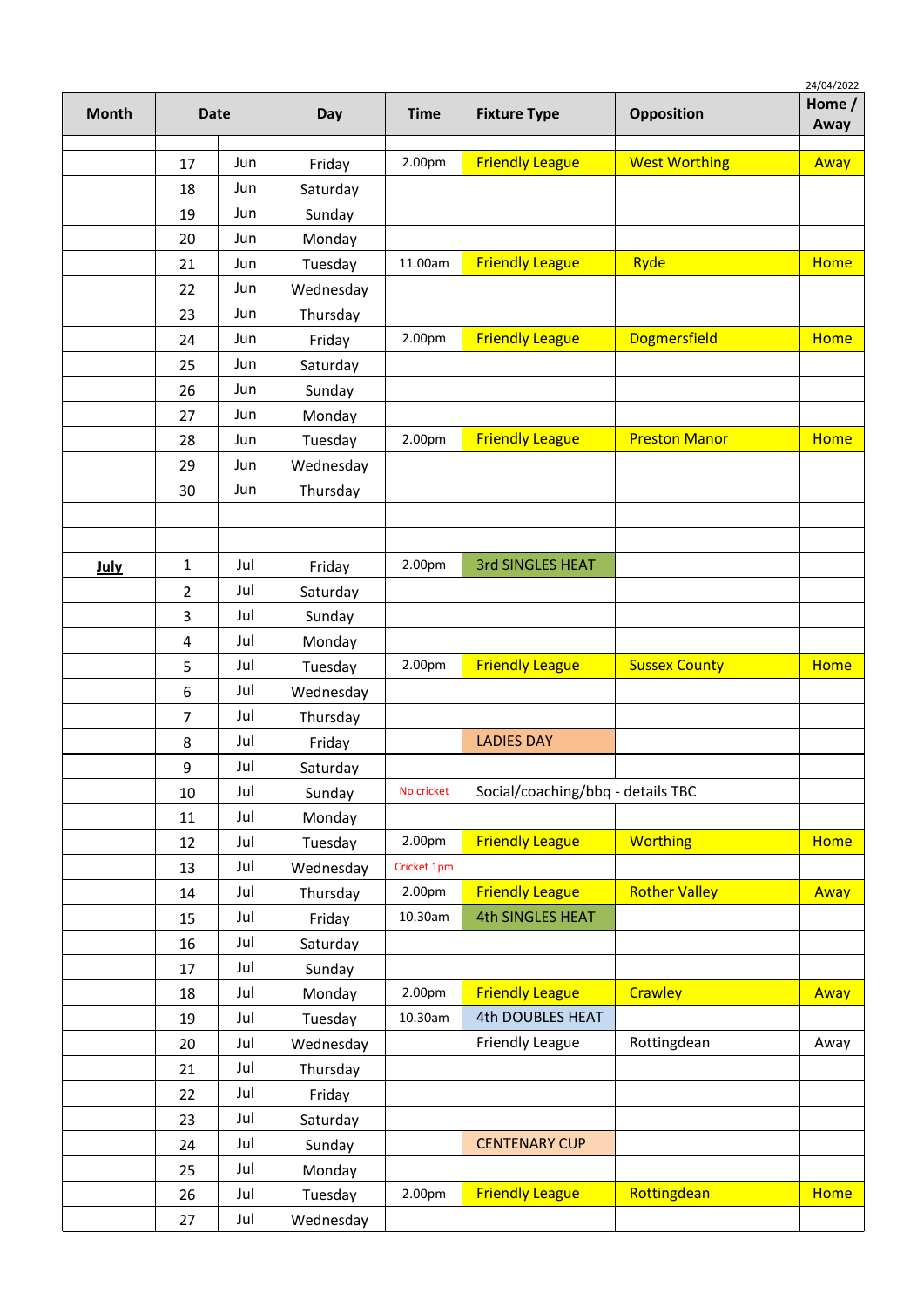| <b>Month</b>     |                | <b>Date</b> | Day       | <b>Time</b>                   | <b>Fixture Type</b>               | Opposition                         | 24/04/2022<br>Home $/$<br>Away |
|------------------|----------------|-------------|-----------|-------------------------------|-----------------------------------|------------------------------------|--------------------------------|
|                  | 28             | Jul         | Thursday  |                               |                                   |                                    |                                |
|                  | 29             | Jul         | Friday    | 2.00pm                        | <b>Handicap league</b>            | <b>Preston Manor</b>               | Away                           |
|                  | 30             | Jul         | Saturday  |                               |                                   |                                    |                                |
|                  | 31             | Jul         | Sunday    |                               |                                   |                                    |                                |
|                  |                |             |           |                               |                                   |                                    |                                |
|                  |                |             |           |                               |                                   |                                    |                                |
| <b>August</b>    | $\mathbf{1}$   | Aug         | Monday    |                               |                                   |                                    |                                |
|                  | 2              | Aug         | Tuesday   | 2.00pm                        | <b>Friendly League</b>            | <b>West Worthing</b>               | <b>Home</b>                    |
|                  | 3              | Aug         | Wednesday |                               |                                   |                                    |                                |
|                  | 4              | Aug         | Thursday  | 2.00pm                        | <b>Friendly League</b>            | <b>Chichester &amp; Fishbourne</b> | Away                           |
|                  | 5              | Aug         | Friday    | 2.00pm                        | <b>5th DOUBLE HEAT</b>            |                                    |                                |
|                  | 6              | Aug         | Saturday  |                               |                                   |                                    |                                |
|                  | 7              | Aug         | Sunday    |                               |                                   |                                    |                                |
|                  | 8              | Aug         | Monday    |                               |                                   |                                    |                                |
|                  | 9              | Aug         | Tuesday   | 2.00pm                        | <b>Friendly League</b>            | Crawley                            | <b>Home</b>                    |
|                  | 10             | Aug         | Wednesday |                               |                                   |                                    |                                |
|                  | 11             | Aug         | Thursday  |                               |                                   |                                    |                                |
|                  | 12             | Aug         | Friday    | 2.00pm                        | <b>5th SINGLES HEAT</b>           |                                    |                                |
|                  | 13             | Aug         | Saturday  |                               |                                   |                                    |                                |
|                  | 14             | Aug         | Sunday    |                               |                                   |                                    |                                |
|                  | 15             | Aug         | Monday    | 2.00pm                        | <b>Friendly League</b>            | <b>Worthing</b>                    | Away                           |
|                  | 16             | Aug         | Tuesday   |                               | Spare heats day                   |                                    |                                |
|                  | 17             | Aug         | Wednesday |                               |                                   |                                    |                                |
|                  | 18             | Aug         | Thursday  |                               |                                   |                                    |                                |
|                  | 19             | Aug         | Friday    | 2.00pm                        | <b>Friendly League</b>            | <b>West Chiltington</b>            | <b>Home</b>                    |
|                  | 20             | Aug         | Saturday  |                               |                                   |                                    |                                |
|                  | 21             | Aug         | Sunday    | 2.00pm                        | <b>CHAIRMAN v PRESIDENT MATCH</b> |                                    |                                |
|                  | 22             | Aug         | Monday    |                               |                                   |                                    |                                |
|                  | 23             | Aug         | Tuesday   |                               | SECF ADVANTAGE TOURNAMENT         |                                    |                                |
|                  | 24             | Aug         | Wednesday |                               |                                   |                                    |                                |
|                  | 25             | Aug         | Thursday  | 10.00 am                      | <b>Friendly League</b>            | <b>West Wittering</b>              | Away                           |
|                  | 26             | Aug         | Friday    |                               | Spare heats day                   |                                    |                                |
|                  | 27             | Aug         | Saturday  |                               |                                   |                                    |                                |
|                  | 28             | Aug         | Sunday    |                               |                                   |                                    |                                |
|                  | 29             | Aug         | Monday    |                               | <b>BANK HOLIDAY</b>               |                                    |                                |
|                  | 30             | Aug         | Tuesday   |                               | Handicap league                   | Compton                            | Away                           |
|                  | 31             | Aug         | Wednesday |                               |                                   |                                    |                                |
|                  |                |             |           |                               |                                   |                                    |                                |
|                  |                |             |           |                               |                                   |                                    |                                |
| <b>September</b> | $\mathbf{1}$   | Sep         | Thursday  |                               |                                   |                                    |                                |
|                  | $\overline{2}$ | Sep         | Friday    |                               |                                   |                                    |                                |
|                  | 3              | Sep         | Saturday  | <b>Last League</b><br>Cricket |                                   |                                    |                                |
|                  | 4              | Sep         | Sunday    |                               |                                   |                                    |                                |